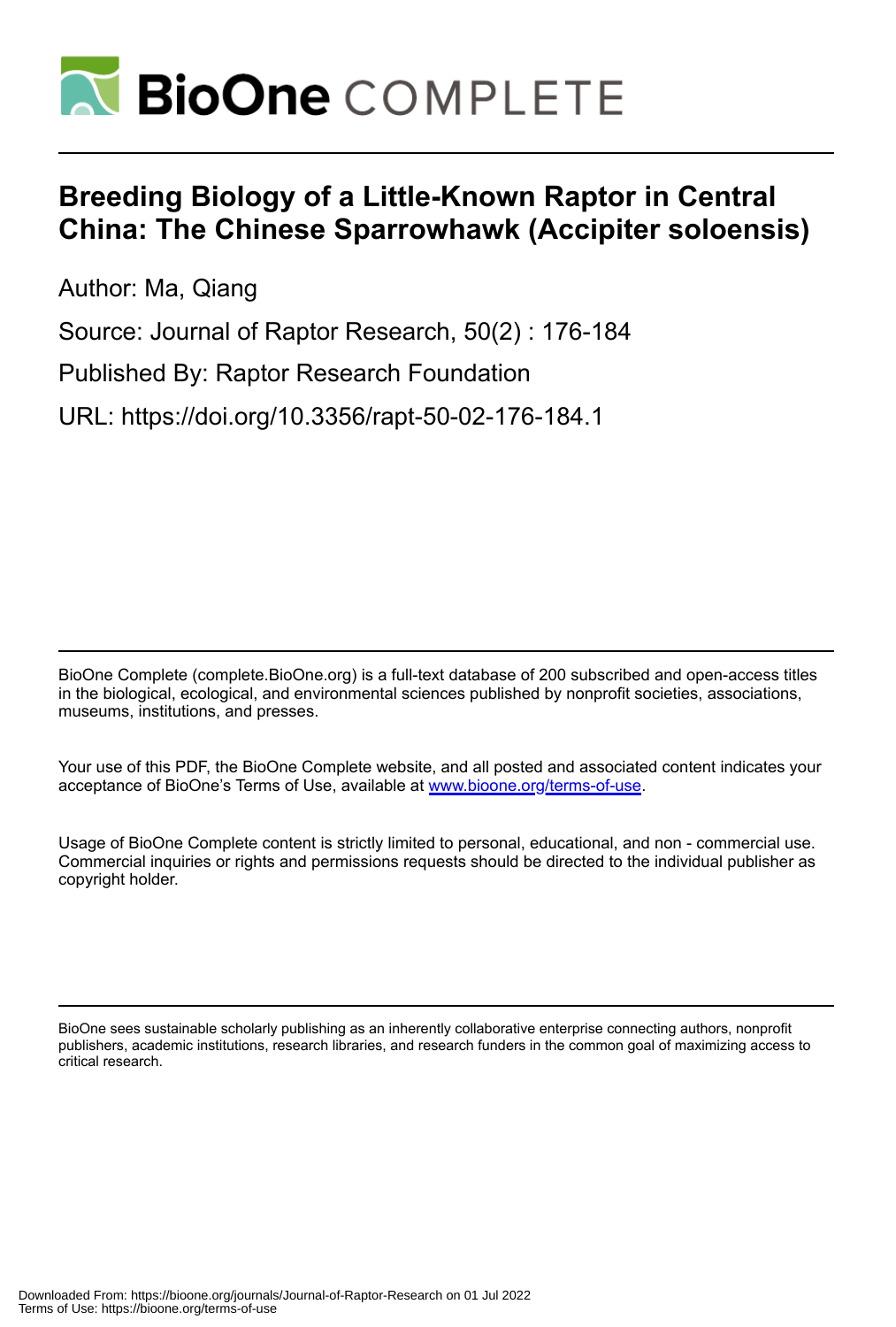# BREEDING BIOLOGY OF A LITTLE-KNOWN RAPTOR IN CENTRAL CHINA: THE CHINESE SPARROWHAWK (ACCIPITER SOLOENSIS)

QIANG MA

Ministry of Education Key Laboratory for Biodiversity Sciences and Ecological Engineering, College of Life Sciences, Beijing Normal University, Beijing 100875 China

and

Institute of Desertification Study, Chinese Academy of Forestry, No.10 Huaishuju Road, Haidian District, Beijing 100091 China

LUCIA L. SEVERINGHAUS

Biodiversity Research Center, Academia Sinica, Taipei, Taiwan 115

#### WEN-HONG DENG AND ZHENGWANG ZHANG1

Ministry of Education Key Laboratory for Biodiversity Sciences and Ecological Engineering, College of Life Sciences, Beijing Normal University, Beijing 100875 China

ABSTRACT.—The Chinese Sparrowhawk (Accipiter soloensis) is a little-known raptor distributed in southeast Asia. We here report a 5 yr study on its breeding biology at Dongzhai National Nature Reserve in Henan Province, central China. We banded 270 individuals (84 adults, 186 fledglings), recorded nest tree characteristics, and monitored nests with 24-hr digital cameras, video cameras, and ground observations from blinds. Among the 133 nests found, 91.7% were built on broad-leaved trees. Among 47 nests with known nest initiation dates, 57.4% were in mid-May. The most commonly used trees for nesting were chestnut (Castanea mollissima; 59.4%) and Chinese wingnut (Pterocarya stenoptera; 19.5%). Egg-laying occurred from 17 May to 17 June, with the largest number between 31 May and 4 June ( $n = 45, 28.9\%$ ). Eggs were laid throughout the day and also at night. Mean clutch size was 3.16  $\pm$  0.75 eggs, with no significant interannual variation. Females contributed 87.4% of the total incubation effort. The incubation period was  $28 \pm 2$  d (range 24–31 d,  $n = 46$ ), and the nestlings fledged in 20.4  $\pm$  1.6 d (range 18–25,  $n = 27$ ). Overall breeding success was 58.7%, with no significant interannual variation. The daily nest survival rate was 0.993  $\pm$  0.002 during incubation period, and 0.981  $\pm$  0.003 during nestling period. Predation of eggs and nestlings by snakes and Eurasian Jays (Garrulus glandarius) was the main cause of nest failure.

KEY WORDS: Chinese Sparrowhawk; Accipiter soloensis; breeding biology; China; clutch size, nesting success.

## BIOLOGÍA REPRODUCTIVA DE UN AVE RAPAZ POCO CONOCIDA EN CHINA CENTRAL: ACCIPITER **SOLOENSIS**

RESUMEN.—Accipiter soloensis es un ave rapaz poco conocida que se distribuye en el sureste de Asia. Presentamos resultados de un estudio de cinco años de la biología reproductiva de esta especie en la Reserva Natural Nacional Dongzhai en la provincia de Henan, centro de China. Anillamos 270 individuos (84 adultos, 186 volantones), registramos las características de los árboles nido y monitoreamos los nidos durante las 24 horas con cámaras digitales, cámaras de video y observaciones de campo desde escondites camuflados. De los 133 nidos encontrados, el 91.7% fue construido en árboles latifolios. De los 47 nidos con fechas de inicio conocida, el 57.4% tuvo lugar a mediados de mayo. Los árboles más utilizados para anidar fueron Castanea mollissima (59.4%) y Pterocarya stenoptera (19.5%). La puesta de huevos ocurrió desde el 17 de mayo hasta el 17 de junio, con mayor intensidad entre el 31 de mayo y el 4 de junio ( $n = 45, 28.9\%$ ). Los huevos fueron puestos a lo largo del día y también durante la noche. El tamaño medio de la nidada fue de 3.16  $\pm$ 0.75 huevos, sin variación interanual significativa. Las hembras contribuyeron al 87.4% del esfuerzo total de incubación. El período de incubación fue de 28  $\pm$  2 días (rango 24–31 días,  $n = 46$ ), y los polluelos volaron del nido a los 20.4  $\pm$  1.6 días de edad (rango 18–25,  $n = 27$ ). El éxito reproductivo general fue de 58.7%, sin variación interanual significativa. La tasa diaria de supervivencia del nido fue de  $0.993 \pm 0.002$  durante el periodo de incubación y de  $0.981 \pm 0.003$  durante el periodo de pollo. La depredación de huevos y pollos por parte de serpientes y de Garrulus glandarius fue la causa principal de fracaso del nido.

[Traducción del equipo editorial]

<sup>1</sup> Email address: zzw@bnu.edu.cn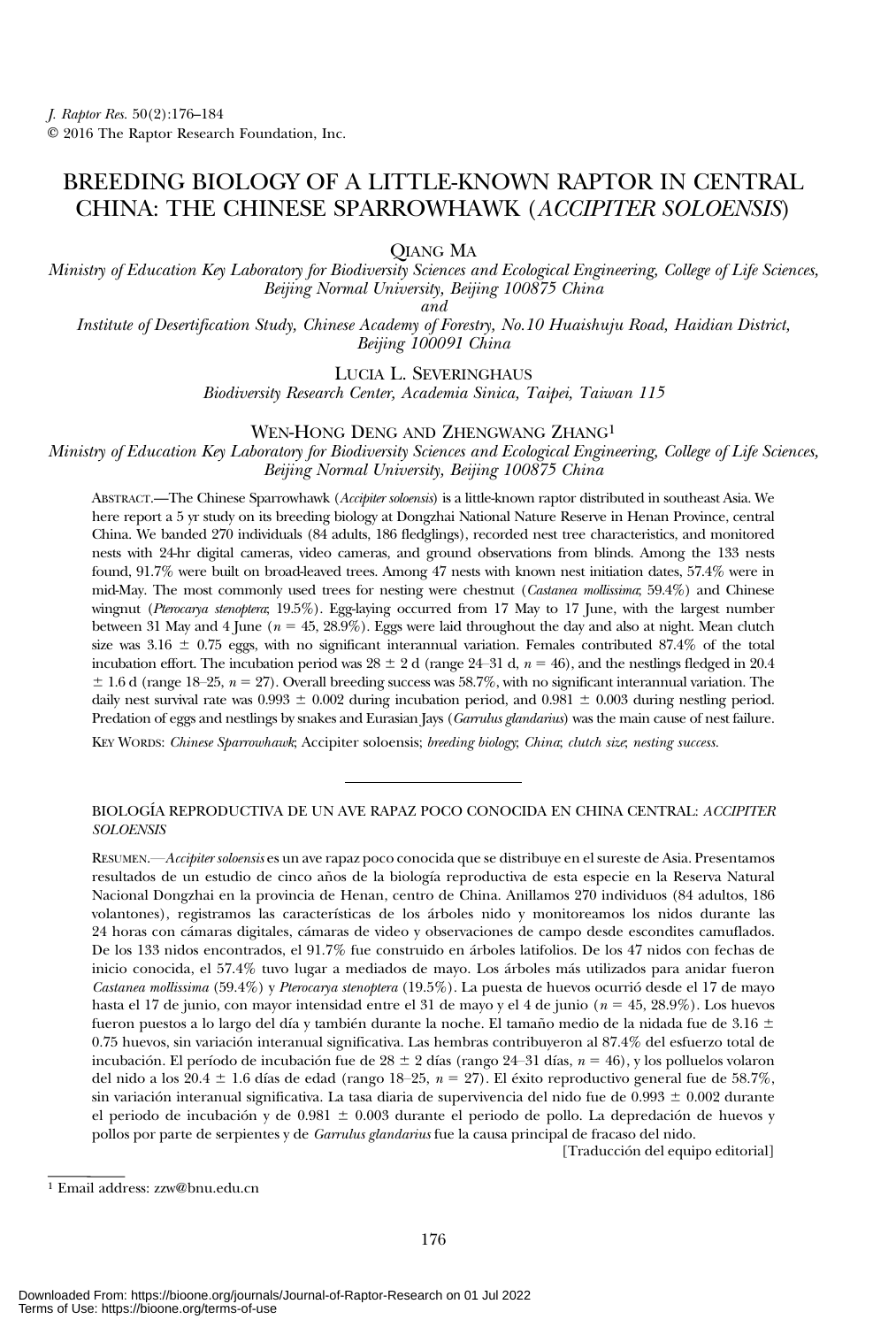Breeding biology is a fundamental aspect of avian biology. A detailed description of breeding patterns provides the foundation for interspecific comparisons and facilitates the generation of new hypotheses as well as the testing of older ones that are important for understanding the evolution of avian reproductive strategies (Auer et al. 2007). Demographic models are usually highly sensitive to variations in breeding parameters (Grier 1980, Nichols et al. 1980, Hiraldo et al. 1996, Real and Mañosa 1997), and demographic characteristics are important for management and conservation strategies (Shultz 2002, Sano 2003, Margalida et al. 2003, 2007).

Although reproductive details are known for a large number of raptors (Schnell 1958, Moss 1979, Delannoy and Cruz 1988, Malan and Shultz 2002, Millon et al. 2002, Mougeot and Bretagnolle 2006), the breeding biology of some species remains little known, especially for raptors distributed solely in Asia. The Chinese Sparrowhawk (Accipiter soloensis) is one of the least studied species among Asian raptors (Ferguson-Lees and Christie 2001, Robson 2005, Strange 2014).

The Chinese Sparrowhawk is a migratory species that breeds in central and eastern China and Korea (Xu 1995, Ferguson-Lees and Christie 2001, Gao 2002, Zheng 2011), winters in Indonesia and the Philippines, and passes through the remainder of southeast Asia on migration (Decandido et al. 2004, 2007, Cheng et al. 2006, Lorsunyaluck et al. 2008, Germi et al. 2009, 2013, Sun et al. 2010). The Chinese Sparrowhawk is common in its range (Thiollay 1994, Zhao 2001), but information on its breeding biology is sparse, based on data collected 40 yr ago in South Korea on eight nests (Kwon and Won 1975) and on one nest (Park et al. 1975). More information is needed for a better understanding of the breeding biology of this species, especially given the major environmental changes in eastern Asia in the past 30 yr as a result of economic development and regional habitat alterations. Here, we describe the breeding biology of the Chinese Sparrowhawk in central China.

# STUDY AREA

We conducted the study at Dongzhai National Nature Reserve of Henan Province in central China  $(31°28' - 32°09'N, 114°18' - 114°30'E; Fig. 1)$ . The reserve is located on the northern slopes of the Dabie Mountains in the transitional region between subtropical and temperate zones (Song and Qu 1996, Liu et al. 2008). The altitude of the reserve ranges



Figure 1. The study site and the distribution of the Chinese Sparrowhawk. Grey shading indicates breeding range; dark shading indicates the wintering range. The white square indicates the study area.

from 100 to 828 masl, and the climate is warm and humid with a mean annual temperature of  $15^{\circ}$ C Frange; dark shading indicates the wintering range. The<br>white square indicates the study area.<br>from 100 to 828 masl, and the climate is warm and<br>humid with a mean annual temperature of  $15^{\circ}$ C<br>(range −18–40°C) and a mea of 1209 mm (Xu et al. 2007, 2010). The habitat contains mostly mature broadleaf forests with some mature or young plantations of Chinese fir (Cunninghamia lanceolata), Masson pine (Pinus massoniana), and small patches of tea (Camellia sinensis) and farms. Broad-leaved trees include oaks (Quercus spp.), chestnut (Castanea mollissima), Chinese wingnut (Pterocarya stenoptera), dyetree (Platycarya strobilacea), beautiful sweetgum (Liquidambar formosana) and Hupeh rosewood (Dalbergia hupeana). The subcanopy is dominated by young Oriental oak (Q. variabilis), sawtooth oak (Q. acutissima), glaucous allspice (Lindera glauca), and bamboo (Pleioblastus spp.).

## **METHODS**

From 2008 to 2012, we conducted fieldwork during the breeding season (May to August), with additional observations during migration before and after the breeding season. We located the hawks' nests by following males that were carrying prey or watching where the females landed after food exchanges (Deng et al. 2004, Andersen 2007). We determined the sex of the breeding pairs in the field based on their body size (males are smaller than females), eye color (adult females' are yellow, whereas males' are dark brown), vocalization (male calls are higherpitched than female calls), and plumage (female slightly browner above with somewhat more apparent barring on breast and flanks; MacKinnon and Phillipps 2000, Ferguson-Lees and Christie 2006). When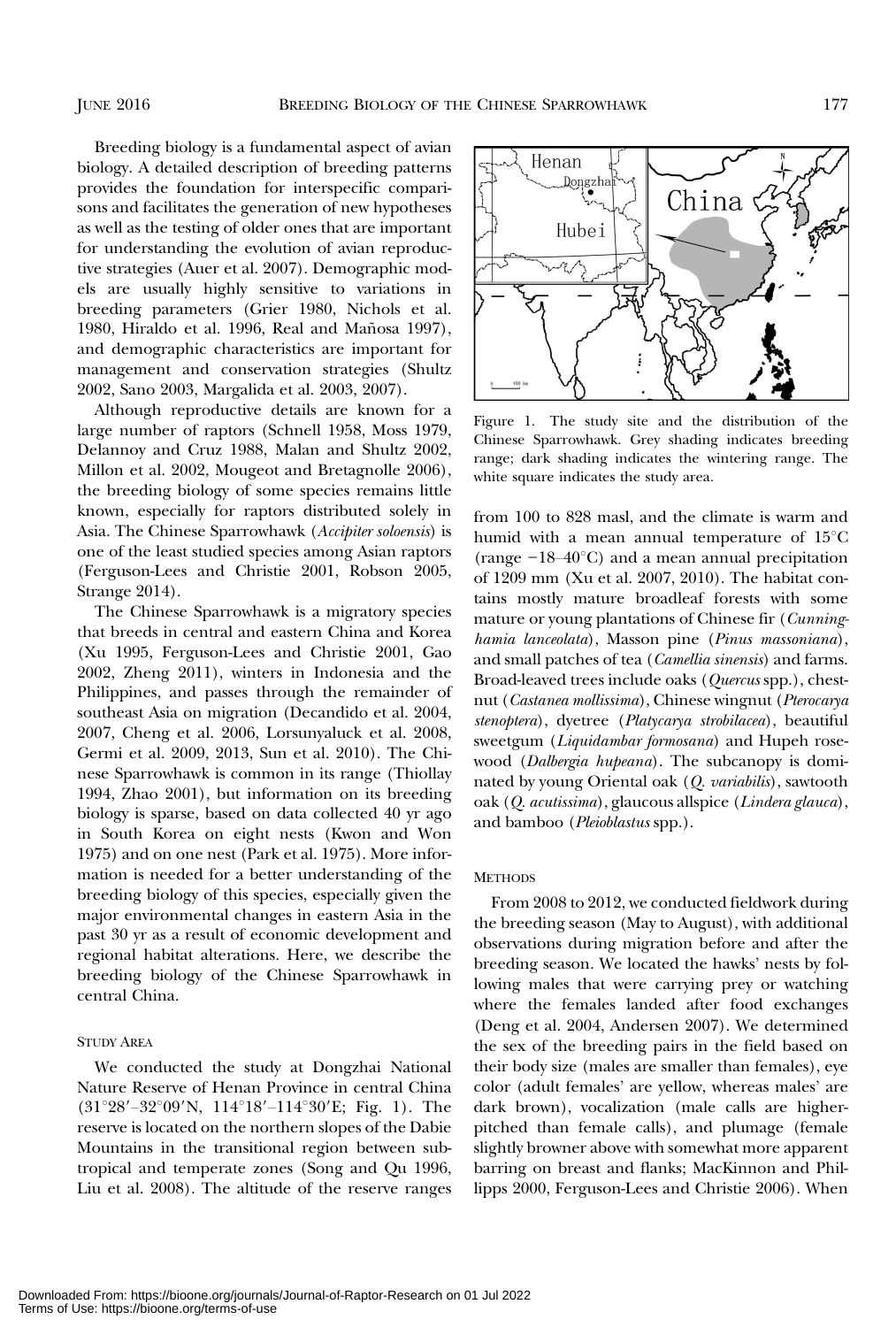we found a nest, we marked its location with a GPS (GPSmap60CSx, Garmin, Olathe, KS U.S.A.), and recorded the nest tree species and nesting habitat. For each nest tree, we measured height and the diameter at breast height using a diameter tape (P09, Panyi Garden, Qingdao, Shandong, China) and measuring rope (50 m, Wanxiang, Nanjing, Jiangsu, China).

For accessible nests, we climbed to each and measured nest height aboveground, nest width, nest length, the height of the nest structure, and the width, length, and depth of the nest cup during nest checking. We climbed to these nests every 5–7 d, noted the reproductive stage (nest-building, egg-laying, incubation, or nestling stage), and recorded the number of eggs or nestlings. We counted fledglings from the ground. To determine nestling growth and development, we measured the wing, tail, culmen, and tarsus length of nestlings in some nests every 2 d, and the body temperature of these nestlings with electronic thermometer (54-II, Fluke, Everett, WA U.S.A.). We minimized the time spent at each nest during visit, and tried to avoid disturbing the vegetation around the nests during the fieldwork to minimize potentially increased risk of nest predation.

We observed the activities and breeding behaviors of Chinese Sparrowhawks around the nests from above-canopy lookouts and ground blinds using spotting scopes (20–60 $\times$ ) and binoculars (8 $\times$ ). We monitored 20 nests with digital video cameras (SSC-ET185P, Sony, Tokyo Metropolitan, Japan) that sent video and audio signals to recorders in the blinds nearby and stored the information on hard disks in AVI format; we also installed 40 infrared-triggered digital cameras (Ltl-5210, Ltl Acorn, Shenzhen, Guangdong, China) at the Dongzhai National Nature Reserve to monitor events at the nests 24 hr per d. All the digital cameras were mounted on branches, focused on the center of the nests, camouflaged by twigs with leaves, and programmed to take one picture every minute. We changed memory cards and batteries when we visited the nests.

We captured adult Chinese Sparrowhawks with mist nets near the nests during the nestling-rearing stage. We banded each adult caught and measured its wing, tail, tarsus, and culmen, as well as body temperature. We banded nestlings a few days before fledging. We used radio transmitters (BD-2 and PD-2, Holohil, Carp, Ontario, Canada) and receivers (TRX-1000WR, Wildlife Materials, Murphysboro, IL U.S.A.) to detect the presence of 10 fledglings.

We obtained the egg-laying dates from pictures taken by digital cameras. We defined a breeding attempt as a nest with eggs. Breeding success was calculated on the basis of the number of nests with eggs in which at least one young fledged (apparent breeding success, Antonov et al. 2007). We used the MARK program version 7.1 (White and Burnham 1999) to estimate the daily survival rate (DSR) for nests, assuming a constant daily survival rate (Dinsmore et al. 2002). We determined predators mainly from photographs taken by the digital cameras. For nests not monitored by cameras, we followed Li et al. (2012) in assuming predation by snakes if eggs or nestlings disappeared before likely hatching or fledging dates and the nests were intact, containing no eggshell fragments or body remains. For nests that were damaged, or containing eggshell fragments or body remains, we assumed avian or mammalian predation. We analyzed data using SPSS 17.0 (SPSS, Chicago, IL U.S.A.). The means are presented with their standard deviations (SD). All the tests were two-tailed with significance level set at  $P < 0.05$ .

#### **RESULTS**

Body Size. During this study, we banded 36 adult males, 48 adult females, and 186 nestlings, and obtained body measurements from 25 adult males and 34 adult females. Females had longer wing, tail, and culmen than males, but the two sexes did not differ in tarsal length (Table 1).

Migration and Territorial Behavior. The earliest date a Chinese Sparrowhawk arrived at the study site was 30 April, and the latest was the end of May. They departed on southward migration from Dongzhai in late September, with the latest departure on 28 September 2009.

Chinese Sparrowhawks started to establish territories soon after arrival. The typical territorial displays included both short periods of flying and soaring. The former occurred in the early morning when the breeding pairs flew from tree to tree in their territories and called loudly. Soaring occurred both in the morning and late afternoon. During displays, a pair of birds soared together over their territory for several minutes, then suddenly dove down to perch on trees. The males appeared to be strongly territorial; when a third bird entered into an established territory, the territorial male flew straight at it to drive it out. This type of territorial defense occurred throughout the breeding season. We did not try to delineate territory boundaries, but in a 3.04 km2 area carefully monitored all 5 yr, the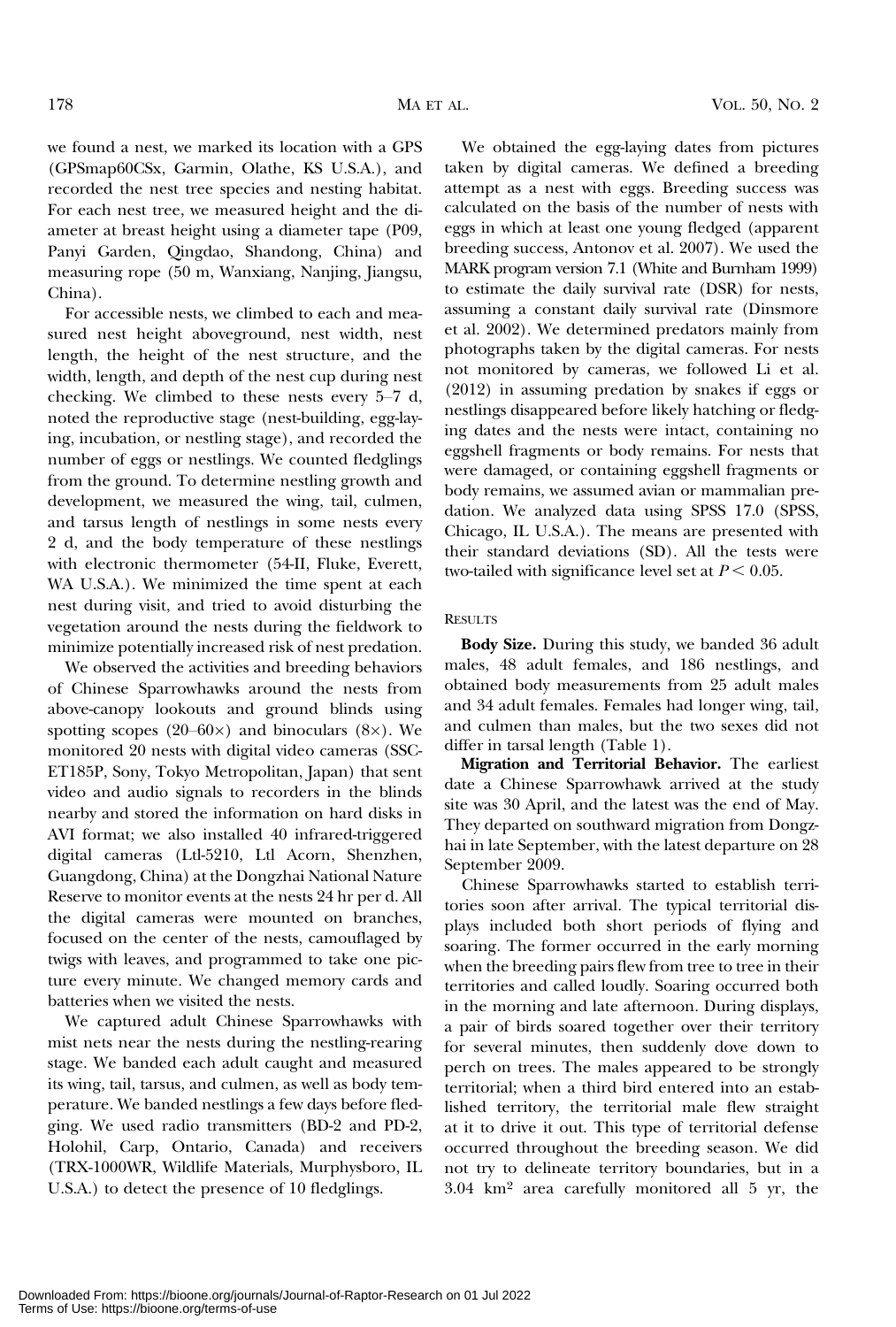Table 1. Body measurements of adult Chinese Sparrowhawks.

| <b>MEASUREMENT</b> | <b>MALE</b><br>$(N=25)$ | <b>FEMALE</b><br>$(N=34)$                        | t.          | P           |
|--------------------|-------------------------|--------------------------------------------------|-------------|-------------|
| $Wing$ (mm)        |                         | $185.08 \pm 4.08$ $195.89 \pm 4.63$              |             | 6.352 0.000 |
| Tail (mm)          |                         | $128.87 \pm 6.44$ $138.53 \pm 6.91$              | 9.310 0.000 |             |
| Culmen (mm)        |                         | $12.00 \pm 0.52$ $12.99 \pm 0.58$                |             | 5.485 0.000 |
| Tarsus (mm)        |                         | $43.54 \pm 1.35$ $43.12 \pm 7.27$ $-0.287$ 0.775 |             |             |

number of nests varied between 4 and 9, averaging 1.32 to 2.96 nests/km2. The mean nearest neighbor distance ranged from  $329 \pm 199$  m ( $n = 7$ ; 2008) to  $510.0 \pm 214.1 \text{ m}$  ( $n = 4$ ; 2010), without significant variation among years (ANOVA,  $F_{4,28} = 1.104$ ,  $P = 0.374$ .

Nests and Nest-building. Most Chinese Sparrowhawk pairs at Dongzhai National Nature Reserve bred in deciduous forests, and built their nests on large broad-leaved trees (91.7%, total  $n = 133$  nests), with only 8.3% on coniferous trees. The species most commonly used included chestnut and Chinese wingnut (Table 2). The mean nest-tree height was  $14.2 \pm 1$ 4.1 m, and the mean diameter at breast height was  $40.3 \pm 11.6$  cm ( $n = 88$ ).

Nest-building started from early May to early June, with the earliest initiated on 5 May (2012) and 57.4% initiated in mid-May. A nest typically took approximately 2 wk to complete ( $n = 47$ ). Nest construction started at 0500 H and peaked at 0600–1000 H, and we observed no nesting material carried to the nest after 1400 H (Fig. 2). Based on 54 nests we measured, the mean inner dimensions of nests were  $14.8 \pm 1.8 \times$  $16.5 \pm 2.0$  cm, the outer dimensions  $36.0 \pm 6.9 \times$ 44.1  $\pm$  7.4 cm, the average nest depth 5.6  $\pm$  1.1 cm, and nest height was  $18.8 \pm 6.9$  cm. In 5 yr only one nest at Badouyan  $(31^{\circ}57.14^{\prime}N; 114^{\circ}14.62^{\prime}E)$  was reused. Most old nests were badly damaged or had collapsed during the winter. We found one marked male breeder returned to his previous territory the second year, building a new nest 30 m away from his old nest.

Eggs and Egg-laying. We used digital cameras to monitor 115 nests (17 nests in 2009, 30 in 2010, 39 in 2011, and 29 in 2012), 45 of which we monitored starting before egg-laying. Most (95.6%) of the females started laying eggs before 10 June (range: 17 May to 17 June,  $n = 45$ ), and laid an egg every other day, but the time of day for laying varied both among and within individuals. Egg-laying occurred throughout the day and even at night, with a peak at noon ( $n = 66$ ; Fig. 3). Based on eight nests with

Table 2. Nest trees of Chinese Sparrowhawk at Dongzhai National Nature Reserve in central China.

| <b>SPECIES</b>                           | <b>NUMBER OF</b><br><b>TREES</b> | %    |
|------------------------------------------|----------------------------------|------|
| Chestnut (Castanea mollissima)           | 79                               | 59.4 |
| Chinese wingnut                          | 26                               | 19.5 |
| (Pterocarya stenoptera)                  |                                  |      |
| Masson pine (Pinus massoniana)           | 9                                | 6.8  |
| Sawtooth oak (Quercus acutissima)        |                                  | 5.3  |
| Italian poplar (Populus euramevicana)    | 4                                | 3.0  |
| Beautiful sweetgum (Liquidambar          |                                  |      |
| formosana)                               | 4                                | 3.0  |
| Water fir (Metasequoia glyptostroboides) | 2                                | 1.5  |
| Oriental oak (Q. variabilis)             | 1                                | 0.8  |
| Pear ( <i>Pyrus</i> spp.)                |                                  | 0.8  |

known laying time for more than one egg in the clutch, the mean interval between eggs was  $49.4 \pm$ 2.0 hr  $(n = 8)$ .

Average clutch size was  $3.16 \pm 0.75$  eggs, with three eggs the mode (range:  $1-4$  eggs,  $n = 129$  nests). The interannual variation of clutch size was not significant (ANOVA  $F_{4,124} = 1.077$ ,  $P = 0.371$ ). Egg



Figure 2. The daily nest-building activities of Chinese Sparrowhawks at Dongzhai National Nature Reserve. "NVWL" indicates "nest visit with living branch," "NVWM" indicates "nest visit without material," and "NVWD" indicates "nest visit with dry branch."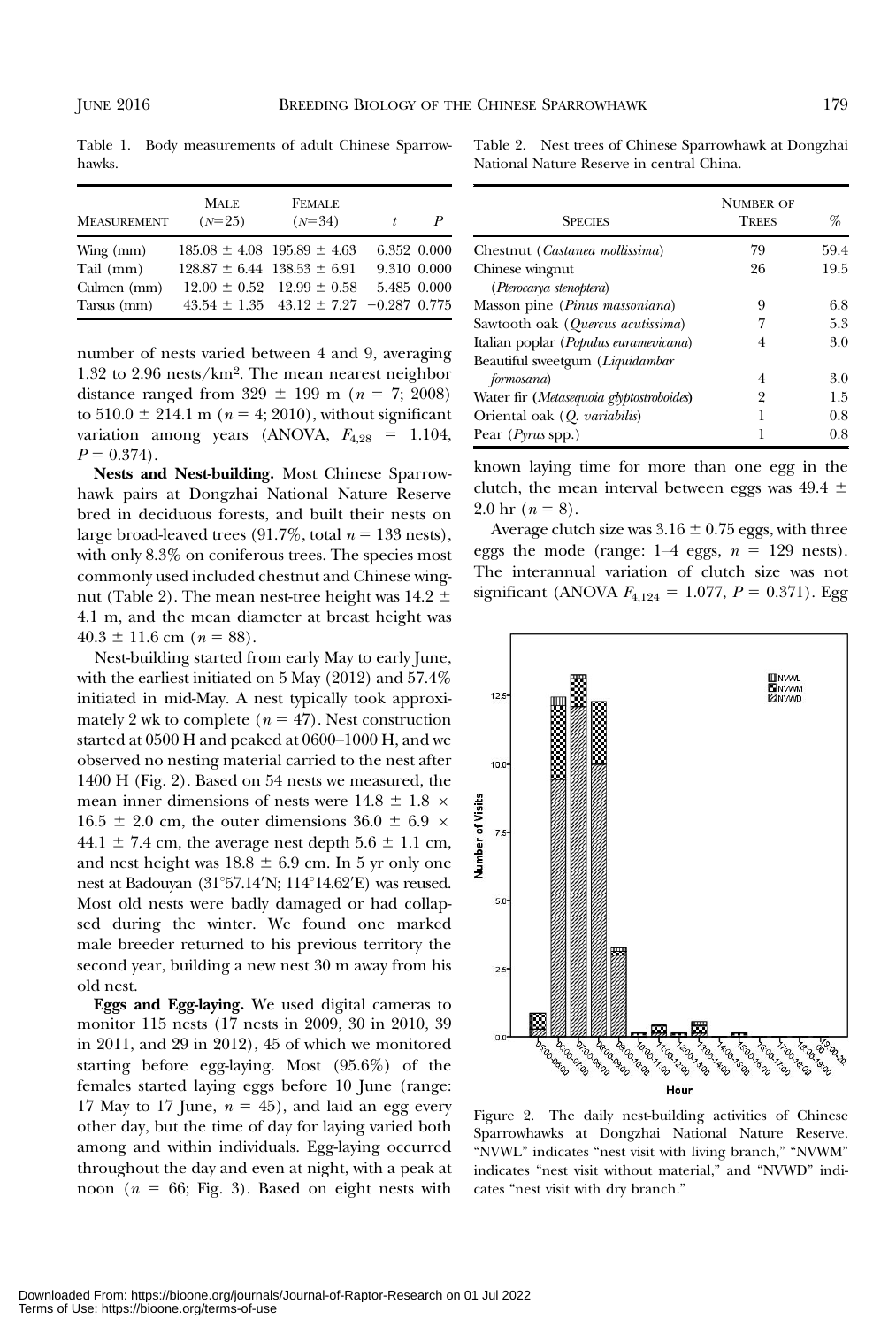

Figure 3. Egg-laying times for Chinese Sparrowhawks at Dongzhai National Nature Reserve in central China (2008– 2012,  $n = 66$ ).

length averaged  $36.0 \pm 1.4$  mm (range: 32.7–39.7) mm), egg width was  $29.6 \pm 0.9$  mm (range: 27.3– 31.5 mm), and egg weight was  $15.9 \pm 1.6$  g (range: 12.1–20.0 g;  $n = 182$  eggs from 57 nests).

Incubation and Nestling-rearing. Based on 12 nests with close observation from the laying of the first egg, 66.6% of the females started incubation after the first egg was laid and 33.3% after the second egg. Hatching was asynchronous. Based on 22 nests with known laying and hatching dates for every egg, the incubation period steadily decreased from the first egg to the fourth egg (first,  $29.5 \pm 1.07$  d,  $n = 19$ ; second,  $27.9 \pm 1.38$  d,  $n = 12$ ; third,  $26.5 \pm 1.37$  d,  $n = 12$ ; fourth,  $25.3 \pm 0.58$  d,  $n = 3$ ), with the mean length of  $28 \pm 2$  d ( $n = 46$ ). Thus, for a 3- or 4-egg clutch, egg-laying spanned 5–7 d, but the hatching took only 1–3 d. Females discarded the eggshells after the nestlings hatched, but one female actually threw out a hatchling that was still within the eggshell (Fig. 4). Most clutches (92.2\%,  $n = 51$ ) hatched from late June to early July.

We monitored the incubation behavior of 20 pairs for a total of 657.9 hr on 51 d (in 2010 and 2011). Although both sexes incubated, only females incubated at night (2000 H to 0500 H the next day). Based on the incubation time-budget of one randomly selected day each from eight nests, females incubated  $627 \pm 114$  min during the day, while the males incubated only  $168 \pm 75$  min.

We videotaped nest attendance and prey delivery at five nests for a total of 501 hr over 40 d (2009– 2010) during the nestling-rearing period. Our video recordings and radiotelemetry results showed that female Chinese Sparrowhawks typically attended the nest during nestling-rearing period, making



Figure 4. Female Chinese Sparrowhawk threw out a hatchling that was still within the eggshell, Dongzhai National Nature Reserve.

only short trips away from the nest. Based on video records of identifiable prey items, lizards constituted 70.9% of the nestlings' diet, invertebrates 23.0%, birds 3.1%, amphibians 2.0%, and small mammals 1.0% ( $n = 196$  items identified).

According to the measurements of six nestlings in three nests, the growth of the nestlings' tarsi, wing length, body length, and body mass followed a logistic pattern. These nestlings obtained a steady body temperature at 11 d old  $(42.5 \pm 0.7$ °C, range 40.8– 44.2°C,  $n = 42$ ), a temperature similar to that of adults (Fig. 5). Chinese Sparrowhawk nestlings fledged in 20.4  $\pm$  1.6 d (range 18–25 d,  $n = 27$ ). The fledging period at our study site lasted from early July to early August (Fig. 6). The young began dispersing 17–18 d after fledging  $(n = 10)$ .



Figure 5. At the age of 11 d, nestlings ( $n = 6$ ) reached a steady body temperature, similar to that of adults  $(n = 42)$ .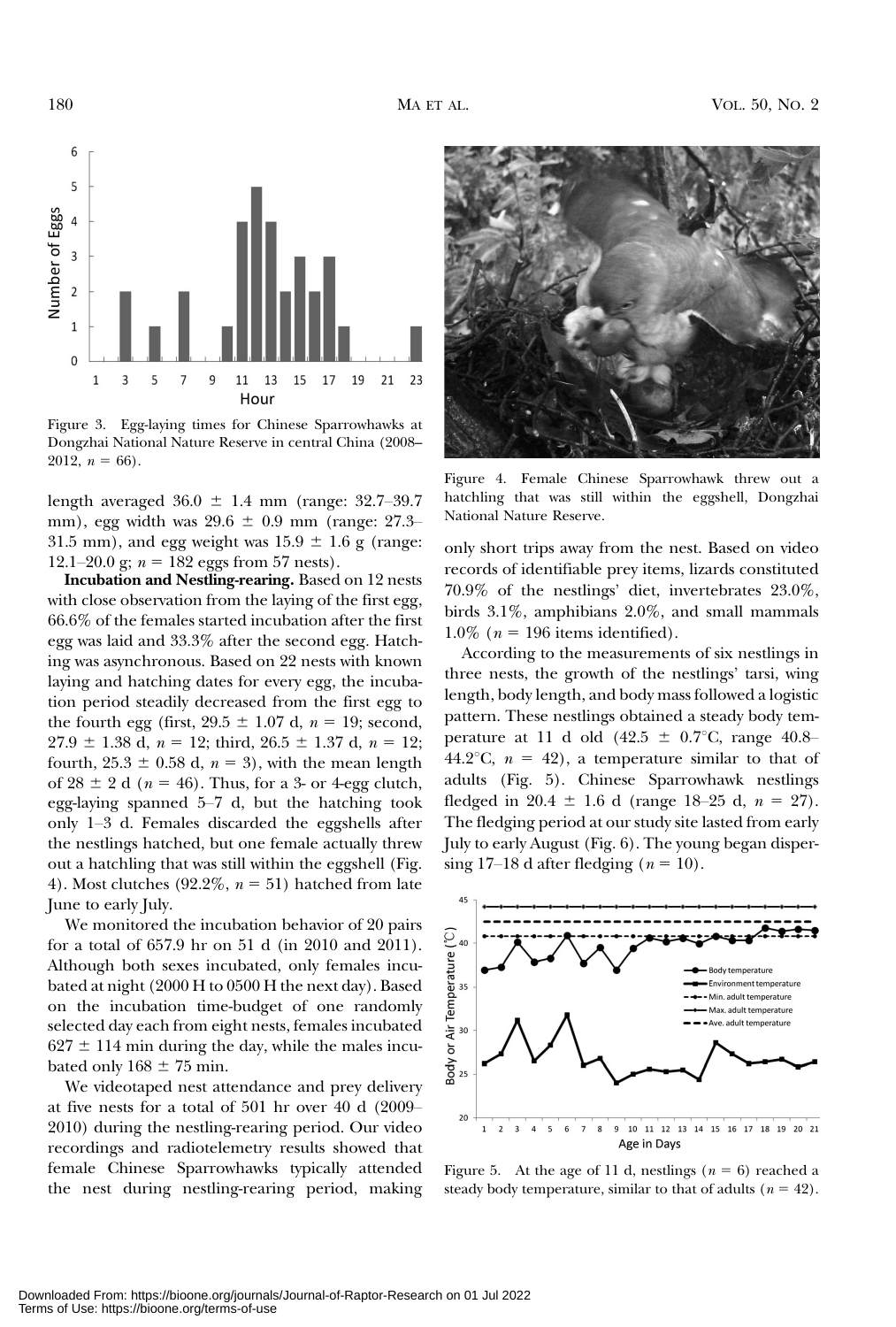Adult females left their territories approximately 12 d after the young fledged ( $n = 5$ ). Adult males remained in the home range for a longer time, sometimes until the beginning of the autumn migration. However, failed breeders ( $n = 3$ ) usually abandoned their territories next day and moved beyond radio‐ telemetry range.

Breeding Success. We used the 108 breeding attempts with known fate during incubation in nest survival analysis. Given that only 15 of these attempts failed during incubation, and the other nests hatched at least one young, the apparent nest survival of Chinese Sparrowhawk at Dongzhai National Natural Reserve was 86.1%. The daily nest survival rate during incubation period was  $0.993 \pm 0.002$ (95% confidence interval), and the estimated nest success was 82.1% for a 30-d incubation period. On average, each nest that survived to the nestling stage hatched  $2.87 \pm 0.9$  young ( $n = 93$ ), and fledged 2.03  $\pm$  1.35 young (*n* = 93).

Among the 129 breeding attempts monitored in this study, 104 nests hatched at least one young. Among these, 72 nests fledged at least one young and the other 32 nests fledged none. Apparent nest survival at the nestling stage was 69.2%. Daily nest survival during the nestling stage was  $0.981 \pm 0.003$ (95% confidence interval) and the estimated nest success was 68.4% for the 20-d nestling phase.

Among the 133 nests we monitored in 5 yr, 55 nests failed. The interannual difference in the proportion of nests that failed was not significant ( $t = 0.056$ ,  $P = 0.958$ . Predation was the most important cause of nest failure (81.8%). The interannual difference in the proportion of failed nests due to predation also did not differ significantly (2008, 83.3%,  $n = 6$ ; 2009, 77.8%,  $n = 9$ ; 2010, 90.0%,  $n = 10$ ; 2011, 82.4%,  $n = 17$ ; 2012, 76.9%,  $n = 13$ ;  $t = 0.109$ ,  $P = 0.918$ . Other factors leading to nest failure included nest abandonment (5.5%), accidental breakage of eggs by strong wind (1.8%), and unknown causes (10.9%). Among the nests lost to predation, 28.9% occurred during egg stage, 11.1% when there were both eggs and nestlings, and 60% during nestling stage. Predators included snakes (88.9%,  $n = 45$ ), Eurasian Jays (Garrulus glandarius; 6.7%,  $n = 45$ ) and raptors (Black Kite [Milvus *migrans*];  $4.4\%$ ,  $n = 45$ ). The snakes we found in nests were Taiwan stink snake (Elaphe carinata), Big-eye snake (Zaocys dhumnades) and Taiwan beauty snake (Elaphe taeniura). We encountered snakes climbing nest trees twice during our fieldwork. Our digital



Figure 6. Fledging dates  $(n = 61)$  of Chinese Sparrowhawks during  $2008-2012$  (1 = 1 July, etc.) at Dongzhai National Nature Reserve.

cameras recorded snakes eating the eggs or nestlings of Chinese Sparrowhawks 20 times.

#### **DISCUSSION**

We found Chinese Sparrowhawks breeding primarily in broad-leaved forests, whereas coniferous forests or coniferous and broad-leaved mixed forests were seldom used. Many raptors tend to breed in open canopy for easier access to the nests (e.g., Common Buzzard [Buteo buteo], Cerasoli and Penteriani 1996; Crowned Eagle [Stephanoaetus coronatus], Malan and Shultz 2002; Lesser Spotted Eagle [Aquila pomarina], Mirski 2009). Thorstrom and Quixchán (2000) in their study of Bicolored Hawk (Accipiter bicolor) suggested that a dense forest habitat may limit the hunting behavior of raptors. Other researchers also consider that open habitat is more accessible for hunting by raptors than dense coniferous forests (Accipiter hawks [Accipiter spp.], Moore and Henny 1983; Black Sparrowhawk [Accipiter melanoleucus], Malan and Robinson 2001). Open areas with bushes and grasslands in or around deciduous forests are high quality habitats for lizards (Ji et al. 1989, Lin et al. 2011), which are the main prey of Chinese Sparrowhawks at our study site.

In the area where we determined nearest neighbor distance among all the nests, the average nearest-nest distance ranged from 329–510 m. We did not measure prey abundance in the study site. However, breeder density should be a good indicator of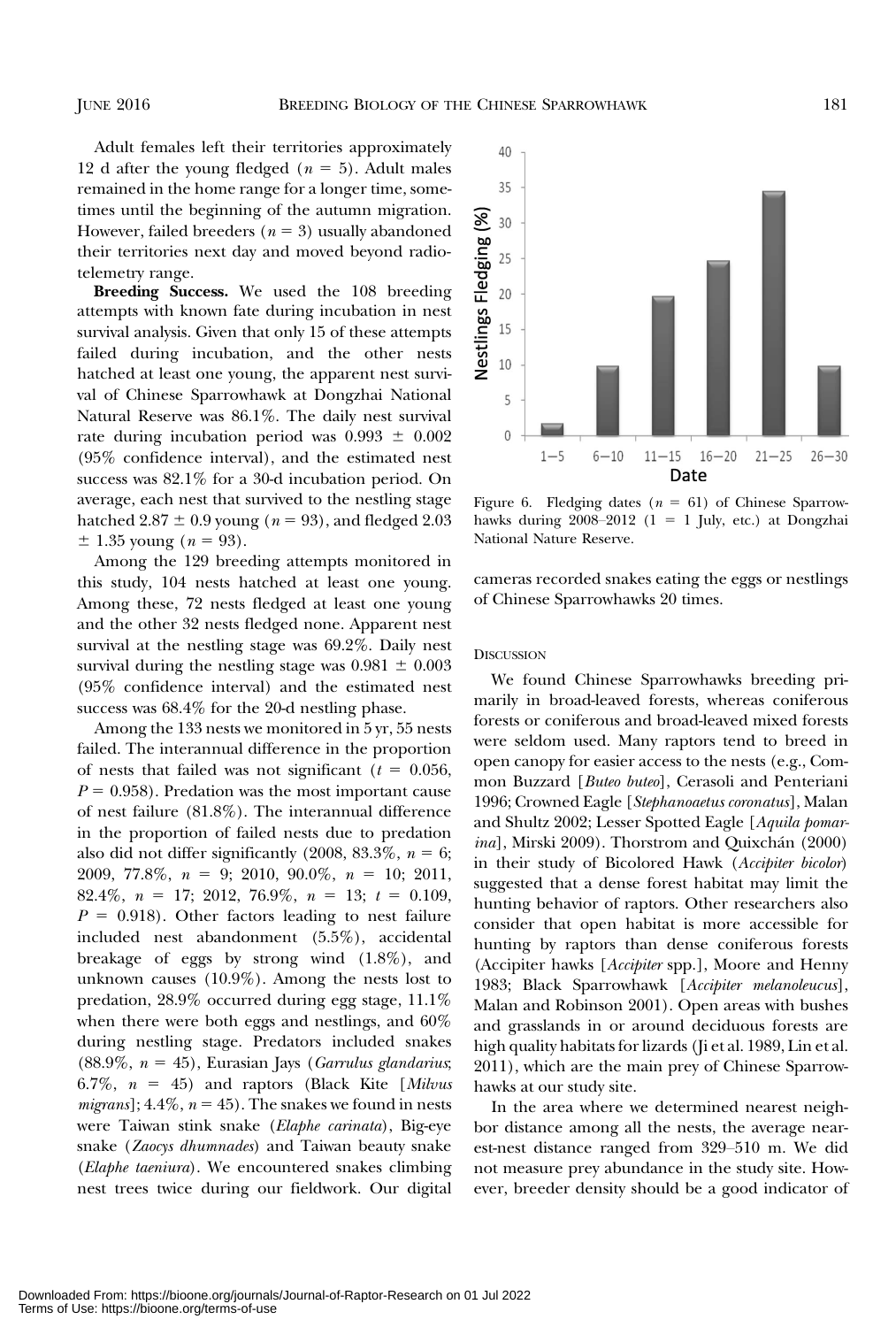area quality and resource abundance (Newton 1979). Given that the overall fledging success of our study population did not differ among years, the variation in the number of nests most likely reflected variation of prey abundance among years. Northern Goshawks exhibited a similar pattern during food shortage, when population declined but brood size of successful pairs remained unaffected (Rutz and Bijlsma 2006).

The clutch size of Chinese Sparrowhawk in our study population was noticeably smaller than that recorded in Korea (3.16  $\pm$  0.75 eggs at Dongzhai vs. 4.13  $\pm$  0.99 eggs in Korea, Kwon and Won 1975). This difference could be an artifact of the very small sample size of the Korean study, but the difference was in alignment with the trend for increasing clutch size with increasing latitude (e.g., Payne 1976, Bahus 1993, Dunn et al. 2000, Boyer et al. 2010, Rose and Lyon 2013). Dunn et al. (2000) found that clutch size of Tree Swallows (Tachycineta bicolor) was related positively to latitude and relative resource abundance. We have no information on the relative resources availability at Dongzhai or the Korean site, but given that the Korean site is  $5^{\circ}$   $36'$  higher in latitude than Dongzhai, with 33 min more daylight than at Dongzhai during the breeding season, it is possible that more food was available there than at Dongzhai. This was indirectly corroborated by the fact that the average egg size in Korea was somewhat larger than that at Dongzhai (in Korea  $36.9 \times 29.6$  mm, Kwon and Won 1975; at Dongzhai  $36.02 \times 29.55$  mm).

We found that the time of egg-laying in Chinese Sparrowhawk was highly varied both among and within individuals. Although it is known that energy deficiency can lengthen egg-laying intervals (Colwell 2006), specific time of egg-laying is seldom documented for wild birds. Time in the breeding season, energy needed to form eggs, predation pressure, and weather may all affect egg-laying intervals (Colwell 2006). Chinese Sparrowhawks at Dongzhai laid eggs within one month, thus timing is less likely a cause for irregular egg-laying. Predation was an important cause of nest failure, but we cannot eliminate food availability, or increment weather conditions as factors affecting the egg-laying time of our study population.

Accelerated egg-hatching was apparent in our study population, with each subsequent egg needing less time to hatch than the previous one, and the fourth egg 4.2 d less than the first egg. Accelerated hatching of later eggs is known for some species that hatch asynchronously. Raptor eggs often hatch asynchronously, with the last egg abandoned when

conditions are bad (Thiollay 1994). Sibling competition may be strong and the later-hatched young may be fed only after the dominant one eats (Thiollay 1994). This strategy allows the weaker young to be culled and has adaptive value when food sources are low or uncertain. Accelerated hatching reduces hatching asynchrony, and thus decreases the size difference among young. This might increase fledging success when food supply is sufficient.

At Dongzhai National Nature Reserve, 70.9% of the prey fed to nestlings was lizards, whereas in Korea the most important prey for nestlings was frogs (Wolfe 1950, Won et al. 1967) or amphibians (Kwon and Won 1975, Park 1975). This difference likely reflects different prey availability in different habitats. In the Korean studies, Chinese Sparrowhawks foraged in paddy fields or in a paddy field and a marsh (Kwon and Won 1975, Park 1975), whereas the population in our study nested in forests and foraged on dry land, which contained many lizards and few amphibians.

In our study,  $41.4\%$  (total  $n = 133$ ) of Chinese Sparrowhawk nests failed. This rate was similar to the 37.5% of the Korean study (total  $n = 8$ ; Kwon and Won 1975), and within the 10–40% failure range typical for territorial raptors (Thiollay 1994). Nest predation caused 83.3% of nest failure at our study site, with snakes the most important predator of both eggs and nestlings, whereas in Korea the most important cause of nest failure was eggs that failed to hatch (81.8% of eggs in three nests). Only three of eight nests in Korea suffered partial predation loss. The reason for the low predation rate in Korea was unclear, but may be an artifact of the very small sample size.

We found that Chinese Sparrowhawk fledglings began their natal dispersal 17–18 d post-fledging, after spending some time near their nests in the care of their parents ( $n = 10$ ). Juvenile Northern Goshawks (A. gentilis) spent an average of  $46.3 \pm 0.8$ d in their natal territories ( $n = 71$ ), reaching a maximum dispersal distance at 135 d post-fledging (Wiens 2004). Hawaiian Hawk (B. solitarius) juveniles stayed in their natal territories on average 30.2 wk ( $n = 4$ ; Griffin et al. 1998). Griffin et al. (1998) hypothesized that Hawaiian Hawk fledglings spent such a long time in their parental territory because they prey primarily on birds, which require superior skills to capture. Northern Goshawks preyed on both birds and mammals, whereas Chinese Sparrowhawks captured mainly lizards and insects, which are easier to capture than birds.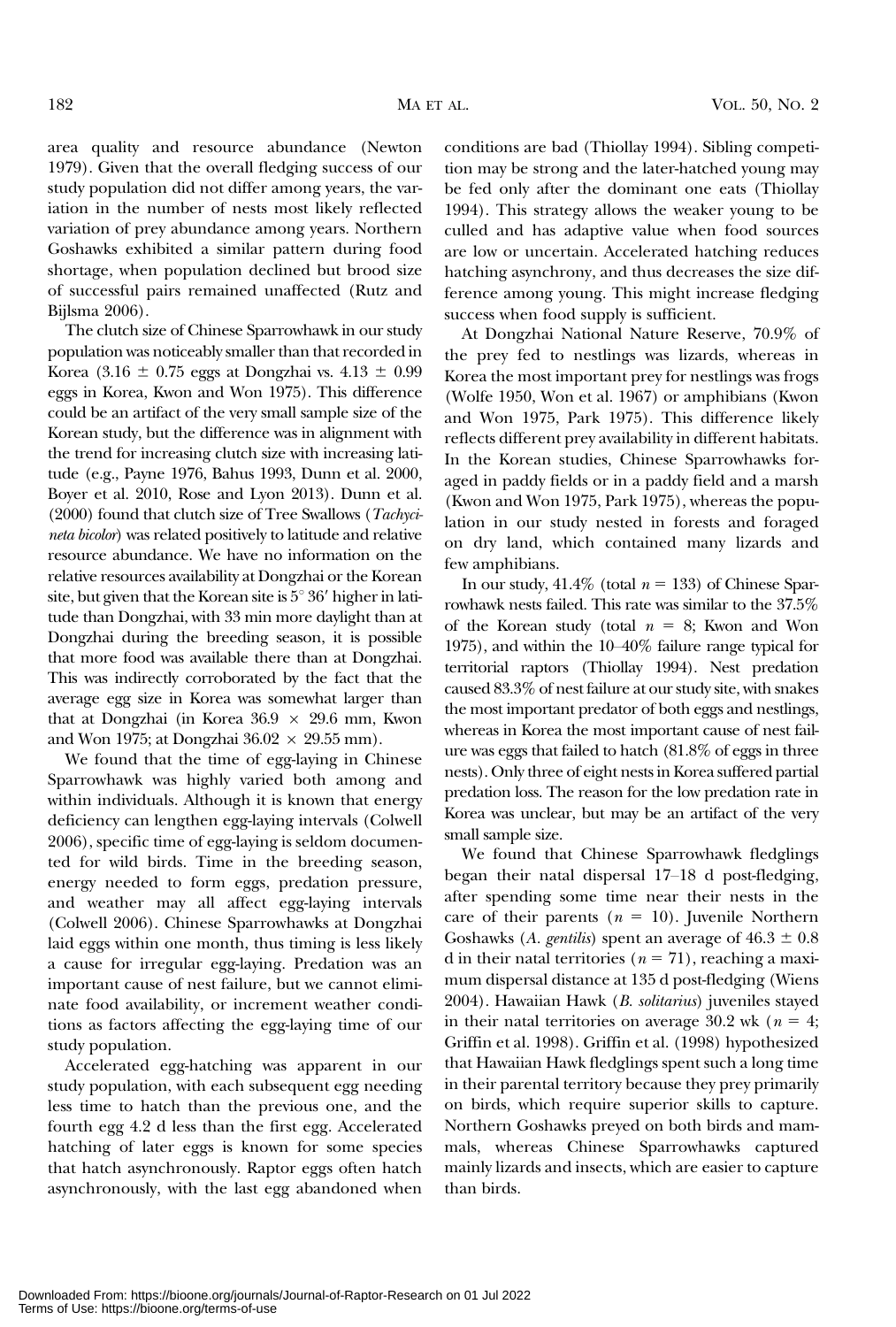#### ACKNOWLEDGMENTS

This study was supported by "Special Fund for Forest Scientific Research in Public Welfare" (No. 201404304) and "Fundamental Research Funds for the Central Non-profit Research Institution of CAF" (No. CAFYBB 2014MA014). We are most grateful to Mr. Bo Xi, Jia-Gui Zhu, and Zhi-Yong Du (banding permit number: H20090003) of the Dongzhai National Nature Reserve for assisting in this study. We appreciate Dong-Mei Wan, Jian-Qiang Li, and Lei Lv for their valuable suggestions at the beginning of the study. We also thank Fu-Guo Liu, Zu-Zhou Jin, Dong Sun, Zheng Chen, Song-Tao Lin, Qi Li, and Yang Qiu for their help during our field study.

## LITERATURE CITED

- ANDERSEN, D.E. 2007. Survey techniques. Pages 89–100 in D.M. Bird and K.L. Bildstein [EDS.], Raptor research and management techniques. Hancock House Publishers, Blaine, WA U.S.A.
- ANTONOV, A., B.G. STOKKE, A. MOKSNES, AND E. ROSKAFT. 2007. First evidence of regular Common Cuckoo, Cuculus canorus, parasitism on Eastern Olivaceous Warblers. Hippolais pallida eldeica. Naturwissenschaften 94:307–312.
- AUER, S.K., R.D. BASSAR, J.J. FONTAINE, AND T.E. MARTIN. 2007. Breeding biology of passerines in a subtropical montane forest in northwestern Argentina. Condor 109:321–333.
- BAHUS, T.K. 1993. Clutch size variation of the Meadow Pipit (Anthus pratensis) in relation to altitude and latitude. Fauna Norvegica, Series C 16:37–40.
- BOYER, A.G., J.L. CARTRON, AND J.H. BROWN. 2010. Interspecific pairwise relationships among body size, clutch size and latitude: deconstructing a macroecological triangle in birds. Journal of Biogeography 37:47–56.
- CERASOLI, M. AND V. PENTERIANI. 1996. Nest-site and aerial point selection by Common Buzzards (Buteo buteo) in central Italy. Journal of Raptor Research 30:130–135.
- CHENG, Y.S., Y.H. SUN, AND T.W. DENG. 2006. Use of weather radar to study the fall migration of the Chinese Sparrowhawk on Hengchun peninsula in 2005. Taiwan Journal of Forest Science 21:491–498.
- COLWELL, M.A. 2006. Egg-laying intervals in shorebirds. Wader Study Group Bulletin 111:50–59.
- DECANDIDO, R., C. KASORNDORKBUA, C. NUALSRI, C. CHINU-PARAWAT, AND D. ALLEN. 2007. Raptor migration in Thailand. Hawk Mountain News 107:19–22.
- ————, C. NUALSRI , D. ALLEN, AND K.L. BILDSTEIN. 2004. Autumn 2003 raptor migration at Chumphon, Thailand: a globally significant raptor migration watch site. Forktail 20:49–54.
- DELANNOY, C.A. AND A. CRUZ. 1988. Breeding biology of the Puerto Rican Sharp-shinned Hawk (Accipiter striatus venator). Auk 105:649–662.
- DENG, W.H., W. GAO, AND J. ZHAO. 2004. Breeding biology of the Grey-faced Buzzard (Butastur indicus) in northeastern China. Journal of Raptor Research 38:263–269.
- DINSMORE, S.J., G.C. WHITE, AND F.L. KNOPF. 2002. Advanced techniques for modeling avian nest survival. Ecology 83:3476–3488.
- DUNN, P.O., K.J. THUSIUS, K. KIMBER, AND D.W. WINKLER. 2000. Geographic and ecological variation in clutch size of Tree Swallows. Auk 117:215-221.
- FERGUSON-LEES, J. AND D.A. CHRISTIE. 2001. Raptors of the world. Houghton Mifflin Company, Boston, MA U.S.A.
- AND ———. 2006. Raptors of the world. Princeton Univ. Press, Princeton, NJ U.S.A.
- GAO, W. 2002. Ecology of falcon order in China. Chinese Science Press, Beijing, China.
- GERMI, F., A. SALIM, AND A. MINGANTI. 2013. First records of Chinese Sparrowhawk Accipiter soloensis wintering in Papua (Indonesian New Guinea). Forktail 29:43-47.
- ———, G.S. YOUNG, A. SALIM, W. PANGIMANGEN, AND M. SCHELLEKENS. 2009. Over-ocean raptor migration in a monsoon regime: spring and autumn 2007 on Sangihe, North Sulawesi, Indonesia. Forktail 25:104–116.
- GRIER, J.W. 1980. Modeling approaches to Bald Eagle population dynamics. Wildlife Society Bulletin 8:316-322.
- GRIFFIN, C.R., P.W.C. PATON, AND T.S. BASKETT. 1998. Breeding ecology and behavior of the Hawaiian Hawk. Condor 100:654–662.
- HIRALDO, F., J.J. NEGRO, J.A. DONÁZAR, AND P. GAONA. 1996. A demographic model for a population of the endangered Lesser Kestrel in southern Spain. Journal of Applied Ecology 33:1085–1093.
- JI, X., W. MA, AND P.C. WANG. 1989. Study on home range of the Lizard Takydromus septentrionalis during reproduction period. Journal of Hangzhou Normal College 1989 (2):60–63.
- KWON, K.C. AND P.O. WON. 1975. Breeding biology of the Chinese Sparrowhawk (Accipiter soloensis). Journal of Yamashina Institute for Ornithology 7:501–522.
- LI, J.Q., L. LV, Y. WANG, B. XI, AND Z.W. ZHANG. 2012. Breeding biology of two sympatric Aegithalos tits with helpers at the nest. Journal of Ornithology 153:273–283.
- LIN, Z.H., X.L. FAN, H.Z. LEI, X.M. MA, L.H. ZHAO, AND X.H. MA. 2011. The effects of substrates on locomotor performance of two sympatric lizards, Takydromus septentrionalis and Plestiondon chinensis. Acta Ecologica Sinica 31:5316–5322.
- LIU, Y., Z.W. ZHANG, J.Q. LI, Y. ZHANG, S. LIU, AND X.F. RUAN. 2008. A survey of the birds of the Dabie Shan range, central China. Forktail 24:80-91.
- LORSUNYALUCK, B., P. TANDAVANITJ, AND C. KASORNDORK-BUA. 2008. Autumn migration of Chinese Sparrowhawk (Accipiter soloensis) and Japanese Sparrowhawk (Accipiter gularis) at Radar Hill, Prachuap Khirikhan, Thailand. Warasan Satpa Muang Thai 15:74–79.
- MACKINNON, J. AND K. PHILLIPPS. 2000. A field guide to the birds of China. Oxford University Press, London, U.K.
- MALAN, G. AND E.R. ROBINSON. 2001. Nest-site selection by Black Sparrowhawks (Accipiter melanoleucus): implications for managing exotic pulpwood and sawlog forests in South Africa. Environmental Management 28:195–205.